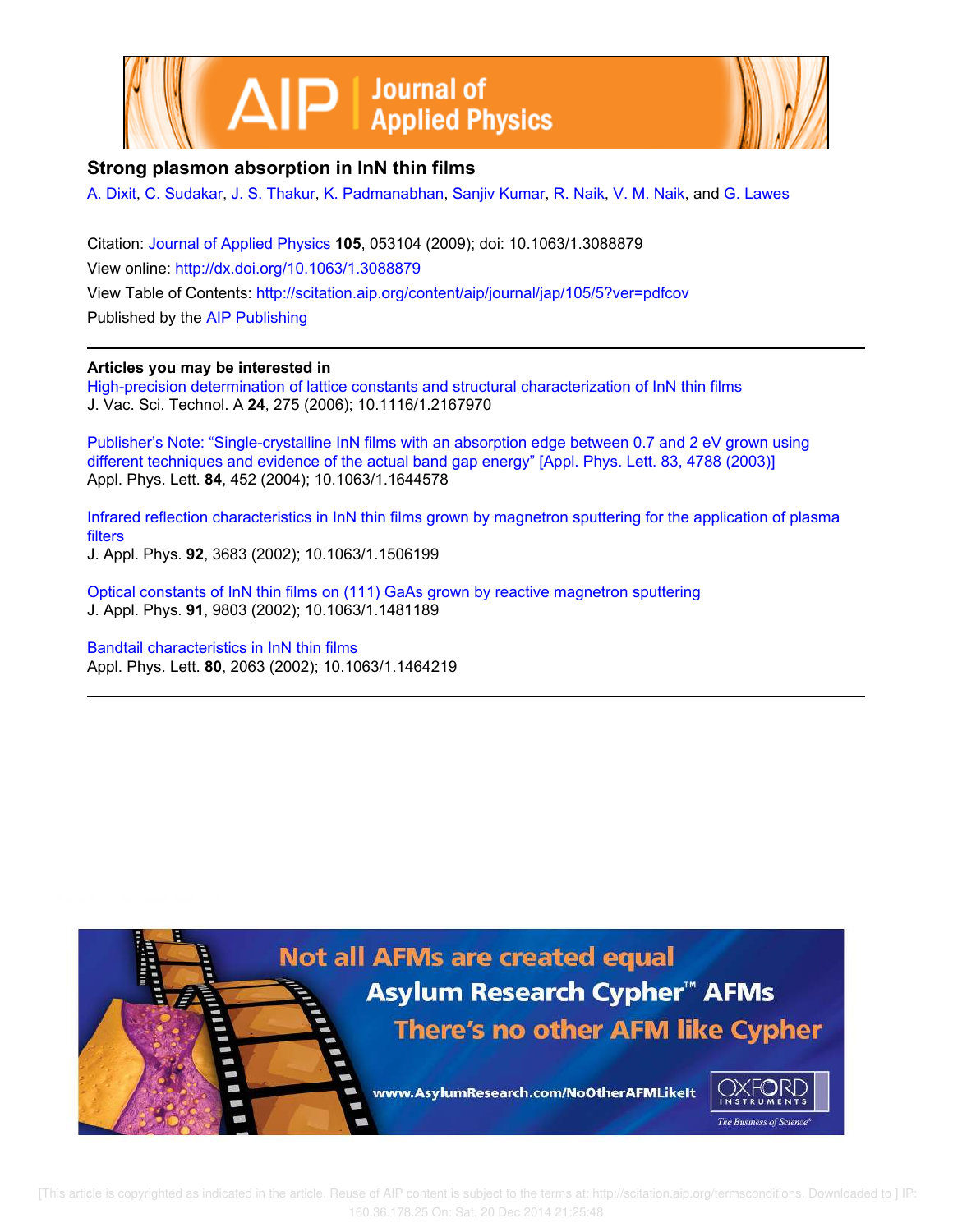# **Strong plasmon absorption in InN thin films**

A. Dixit,<sup>1</sup> C. Sudakar,<sup>1</sup> J. S. Thakur,<sup>1</sup> K. Padmanabhan,<sup>1</sup> Sanjiv Kumar,<sup>3</sup> R. Naik,<sup>1</sup> V. M. Naik, $^2$  and G. Lawes<sup>1,a)</sup>

<sup>1</sup>*Department of Physics and Astronomy, Wayne State University, Detroit, Michigan 48201, USA* <sup>2</sup>*Department of Natural Sciences, University of Michigan-Dearborn, Dearborn, Michigan 48128, USA* <sup>3</sup>*NCCCM, Bhabha Atomic Research Centre, ECIL Post, Hyderabad 500062, India*

Received 20 October 2008; accepted 23 January 2009; published online 9 March 2009-

We have fabricated InN thin films using rf magnetron sputtering from an indium (In) metal target. Optical and electrical measurements show that these as-grown films are *n*-type with carrier concentrations ranging from  $10^{20}$  to  $10^{21}$  cm<sup>-3</sup>. This variation in carrier density is produced by controlling the conditions during the deposition. We used Rutherford backscattering spectrometry to identify possible sources for *n*-type carriers. We found that in addition to strong direct bandgap optical absorption ranging from 1.4 to 2.0 eV, a large plasmon absorption peak in the infrared region  $(0.45-0.8 \text{ eV})$  is also observed. This tunable IR absorption suggests that these highly degenerate InN films could be used for a number of applications, including optical filters and infrared devices. © 2009 American Institute of Physics. [DOI: 10.1063/1.3088879]

## **I. INTRODUCTION**

Group III-nitrides are normally wide band gap semiconducting materials, suitable for applications in ultraviolet and visible spectrum optical devices and high power electronics. Among these nitrides, only InN is known to have a small intrinsic band gap  $(0.7 \text{ eV})$  and is considered to be a promising material for optoelectronics and other devices. $1,2$  Due to a smaller electron effective mass than the other III-nitrides, InN exhibits a higher mobility and higher saturation velocity, making it attractive for a number of electronic applications. Theoretically estimated maximum values of mobility for InN and GaN at 300 K are approximately 4400 and 1000  $\text{cm}^2/\text{V}$  s respectively, while the values at 77 K exceed 30 000 and 6000  $\text{cm}^2/\text{V s}$ .<sup>1</sup> InN also exhibits a very high peak velocity  $4.2 \times 10^7$  cm/s, at room temperature.<sup>1</sup> Taken in aggregate, these values suggest that the transport characteristics of InN may be superior to those of GaN and GaAs over a wide range of temperatures.<sup>1</sup>

Although the theoretically predicted parameters for InN are extremely promising for applications, InN films fabricated by many methods are often of poor quality, leading to degradation of properties. The fabrication of high quality crystalline InN films is challenging because of the large lattice mismatch with many commonly used substrates, the low dissociation temperature, and stoichiometric instability promoting the inclusion of oxygen impurities. During synthesis, this leads to the introduction of variety of defects during synthesis, including randomly distributed charged impurities, charge dislocation lines, grain boundaries, surface charge defects, vacancies, and oxygen impurities. The nature of the defects introduced in the samples depends strongly on the fabrication technique. Molecular beam epitaxy (MBE) generally produces very high quality samples with a low carrier density,  $3,4$  while other techniques, including plasma source

MBE, metal organic chemical vapor deposition, and sputtering, normally produce lower quality samples having higher carrier densities. $5-7$ 

The high carrier densities, up to  $N_e \sim 10^{21}$  cm<sup>-3</sup>, in these lower quality films suggest that there is a much higher concentration of donor defects compared to other III-nitride films. The origin of these donor defects is unclear and is attributed to oxygen incorporation or nitrogen native defects, among other possibilities.<sup>1</sup> While this high carrier concentration is contraindicated for many applications, these samples can exhibit intense plasmon excitations similar to those found in metals.<sup>8</sup> These InN films can therefore act as strong tunable absorbers of optical/infrared signals when the signal frequency matches the plasmon frequency of the sample. For small carrier densities, the absorption cross section for plasmon excitations is very small. However, if the absorption coefficient for the plasmon excitation becomes comparable to that of direct bandgap excitations, then these plasmon excitations could potentially be used for a number of applications that currently rely on direct bandgap absorption. Plasmon absorption offers a distinct advantage over direct bandgap absorption because the frequency response can be tuned continuously by varying the carrier density.

In the following, we present experimental evidence suggesting that highly degenerate InN films could potentially be used as a plasma filter material in thermophotovoltaic systems $9,10$  or in other optical applications. We illustrate this effect by presenting reflectance and absorption spectra of various degenerate InN films fabricated using RF magnetron sputtering.

#### **II. EXPERIMENTAL DETAILS**

InN thin films with different carrier concentrations were grown using reactive rf (13.56 MHz) magnetron sputtering system with a high purity (5*N*) indium metal target onto *c*-sapphire substrates. The growth temperature of these films a) Electronic mail: glawes@wayne.edu. That are set of the set of the set of the set of the set of the set of the set of the set of the set of the set of the set of the set of the set of the set of the set of the set of th

Electronic mail: glawes@wayne.edu.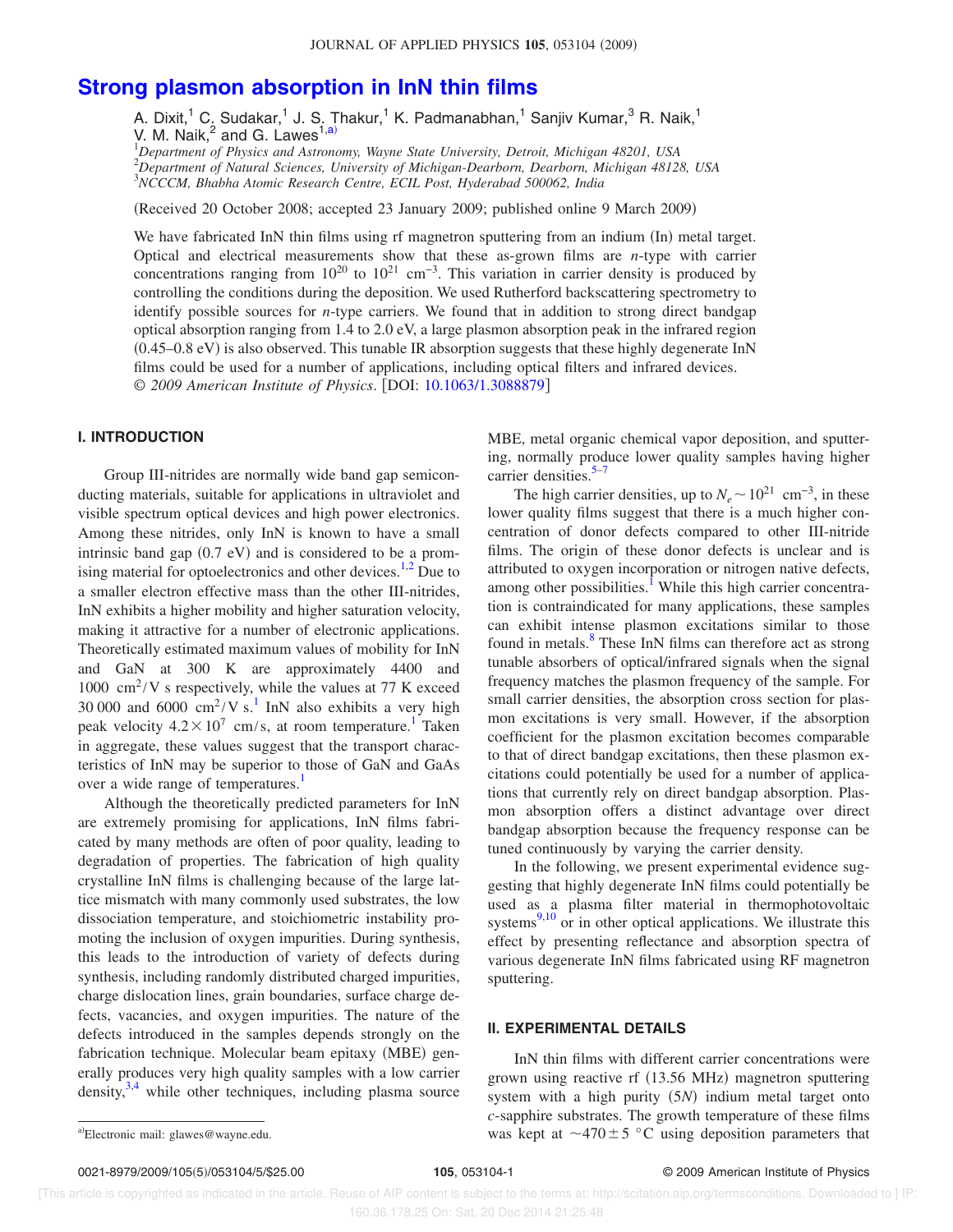TABLE I. Growth parameters and physical properties of the films.

|            | Growth parameters                           |                                         |                         |               |                        |      |                       |                                | Optical band edge Thickness Carrier density Electron mobility Plasmon frequency Plasmon damping |                  |
|------------|---------------------------------------------|-----------------------------------------|-------------------------|---------------|------------------------|------|-----------------------|--------------------------------|-------------------------------------------------------------------------------------------------|------------------|
| Sample No. | Partial pressure<br>(Torr)<br>$N_{2}$<br>Ar |                                         | Power<br>$(\mathrm{W})$ | Time<br>(min) | E <sub>g</sub><br>(eV) | (nm) | N<br>$\rm (cm^{-3})$  | μ<br>$\text{cm}^2/\text{V}$ s) | $\omega_{n}$<br>(eV)                                                                            | $\gamma$<br>(eV) |
|            | $\Omega$                                    | $1.5 \times 10^{-2}$                    | 100                     | 30            | 1.40                   | 194  | $3.84 \times 10^{20}$ | 21.5                           | 0.459                                                                                           | 0.155            |
| 2          | $\Omega$                                    | $3.0 \times 10^{-2}$                    | 100                     | 30            | 1.45                   | 200  | $5.44 \times 10^{20}$ | 20.7                           | 0.545                                                                                           | 0.161            |
| 3          |                                             | $5 \times 10^{-3}$ $1.0 \times 10^{-2}$ | 100                     | 30            | 1.77                   | 790  | $9.78 \times 10^{20}$ | 26.8                           | 0.731                                                                                           | 0.124            |
| 4          |                                             | $1 \times 10^{-2}$ 5.0 $\times 10^{-3}$ | 40                      | 30            | 1.89                   | 840  | $1.11 \times 10^{21}$ | 24.5                           | 0.781                                                                                           | 0.136            |
| 5          |                                             | $1 \times 10^{-2}$ 5.0 $\times 10^{-3}$ | 40                      | 04            | 2.01                   | 71   | $1.26 \times 10^{21}$ | 9.6                            | 0.831                                                                                           | 0.347            |

were optimized for preparing InN thin films. These films were fabricated using  $N_2$  as the reactive gas and Ar as sputtering gas at a working pressure of  $1.5 \times 10^{-2}$  torr. The growth parameters, including sputtering time and partial pressure of reactive and sputtering gases, were adjusted to control the carrier concentration of InN thin films. The growth parameters and corresponding properties of these films are summarized in Table I.

The crystalline quality of these InN/Sap films was investigated using x-ray diffraction (XRD) and cross-sectional scanning electron microscopy (SEM) analysis. The XRD patterns for these InN films are shown in Figs.  $1(a)$  and  $1(b)$ . The XRD pattern consists of intense peaks at  $2\theta = 31.43^\circ$  and  $65.4^{\circ}$  corresponding to the  $(002)$  and  $(004)$  reflections for hexagonal wurtzite InN thin films, indicating that films are highly textured and *c*-axis oriented. The *c*-axis lattice parameter of these InN films, obtained from the XRD patterns is  $\sim$  5.69 Å, which is in good agreement with the reported literature values. $11,12$  A representative cross-sectional SEM image of the InN/Sap film with the highest carrier concentration is shown in Fig.  $1(c)$ . The cross-sectional analysis of these



FIG. 1. (Color online) XRD spectra of InN thin films having (a) lowest carrier concentration and (b) highest carrier concentration. The  $*$  indicates the substrate peak due to the  $Al_2O_3$  (0006) reflection. The small anomaly near 35° in panel (a) represents an instrumental error. (c) Cross-sectional SEM image of the InN/sapphire thin film with  $n = 1.26 \times 10^{21}$  cm<sup>-3</sup>.

films indicates a sharp interface between the film and substrate with well oriented columnar growth along the *c*-axis. We also carried out high resolution transmission electron microscopy (HRTEM) of these films. Both InN thin films with high and low carrier concentrations show highly oriented columnar grains of the InN. These columnar structures are  $\sim$  50 nm wide and are oriented along the *c*-axis of the wurtzite structure perpendicular to the substrate plane. Secondary inclusions such as In (Ref. 13) and  $In_2O_3$  (Ref. 7) have been reported to form within the InN lattice. However, for our samples we observe highly crystalline columnar grains using HRTEM with no discernible defects or secondary inclusions, as shown in Fig. 2.

We investigated the source of the *n*-type carriers in these highly degenerate films by determining their composition using Rutherford backscattering spectrometry (RBS). We focused on the highest carrier concentration film, since this would be expected to show the largest deviation from stoichiometry. The RBS data acquired using a standard detector (angle of 140 $^{\circ}$ ), a 180 $^{\circ}$  annular detector and a 40 $^{\circ}$  annular detector using a  $_4$ He<sup>+</sup>, 2 MeV beam from a Van de Graaff accelerator are shown in Fig. 3. A nuclear data function (NDF) simulation package was used to simulate the experimental results and to estimate the In to N ratio. This estimate yields the result that the In:N ratio is 47:53. This excess nitrogen in this film suggests that other compensating defects could also be responsible for the excess charge carriers.<sup>1</sup> Preliminary data on samples prepared under nitrogen rich deposition conditions, which have low carrier concentrations, show that the In:N ratio diverges even more from stoichiometry, suggesting that acceptor-type defects such as In vacancies  $(V_{\text{In}}^{3-})$  becoming more favorable or presence of oxygen may be influencing the carrier density. We therefore believe that excess nitrogen plays at most a minimal role in modify-



FIG. 2. HRTEM images of (a) the lowest carrier concentration film and (b) the highest carrier concentration film.

 [This article is copyrighted as indicated in the article. Reuse of AIP content is subject to the terms at: http://scitation.aip.org/termsconditions. Downloaded to ] IP: 160.36.178.25 On: Sat, 20 Dec 2014 21:25:48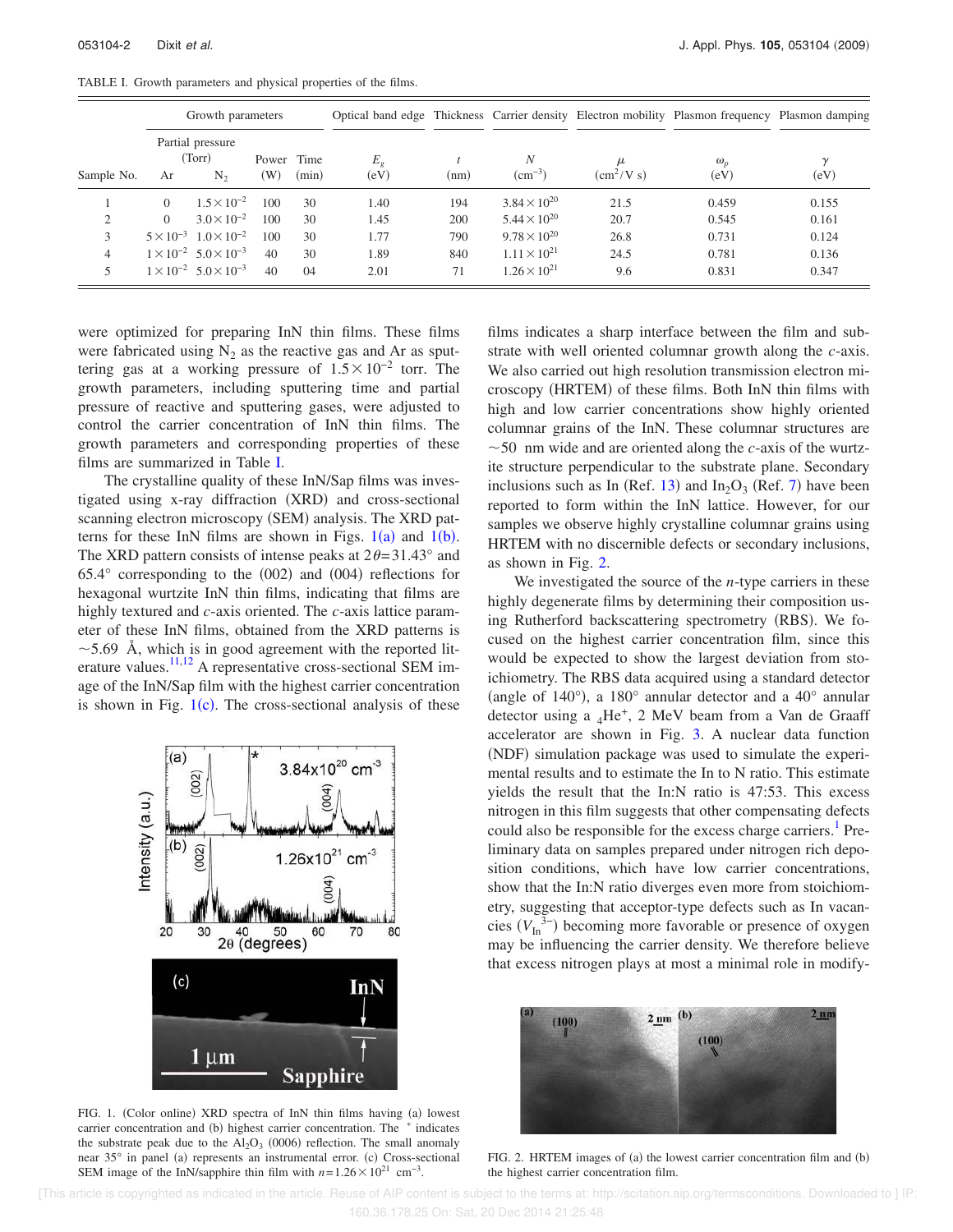

FIG. 3. (Color online) RBS spectra highest carrier concentration thin film with a standard detector of  $140^{\circ}$  angle (red circle),  $180^{\circ}$  annular detector (blue square), and 30° annular detector (black triangle). Symbols are experimental spectra. The fit using the NDF simulation is shown as a line.

ing the carrier concentration, which is rather determined mainly by the presence of oxygen in the samples.

Raman spectroscopy measurements were carried out at room temperature using a 514.5 nm excitation wavelength to study the lattice modes of these samples. These spectra are shown in Figs.  $4(a)$  and  $4(b)$  for the films having lowest and highest carrier densities, respectively. Factor group analysis at the  $\Gamma$  point in hexagonal InN predicts a total of six allowed Raman active modes, $\frac{13}{13}$  of which three are typically observed for *c*-axis oriented InN films, namely, the  $E_2$  (low),  $E_2$  (high), and  $A_1$  (LO) which occur near 90, 490, and 580 cm<sup>-1</sup>, respectively.<sup>14–16</sup> The Raman spectra of these films contain additional peaks close to 128, 305, and 370 cm<sup>-1</sup> which are characteristics of bcc In<sub>2</sub>O<sub>3</sub><sup>7,17-19</sup> the presence of  $In_2O_3$  secondary phases is consistent with observations of a finite oxygen concentration in these samples. Oxygen impurities have been proposed as a mechanism for producing the high carrier concentration in  $InN$ ,<sup>1</sup> so the excess oxygen in these samples could be responsible for the degenerate nature of these films.<sup>7</sup>

In an ideal InN lattice, the  $B_1$  Raman mode is silent in Raman. However, this mode can be observed in defective InN samples. $^{20}$  The excess oxygen in these sputtered films may be sufficient to distort the InN lattice and break the local crystal symmetry. This can allow the excitation of the  $B_1$ (low) and  $B_1$  (high) modes at ~200 and 565 cm<sup>-1</sup>, respectively. We note that some of the Raman active modes are



FIG. 4. Raman spectra of InN thin films with (a) lowest carrier concentration and (b) highest carrier concentration. The  $*$  corresponds to the peaks from  $In_2O_3$  at 129, 303, and 375 cm<sup>-1</sup>.



FIG. 5. Optical spectra of InN/Sap thin films (a) reflectance and (b) absorption spectra. Closed (open) symbols and dotted (dashed) lines show the experimental data and simulated spectrum for the films having a carrier concentration of  $1.26 \times 10^{21}$  cm<sup>-3</sup>  $(3.84 \times 10^{20}$  cm<sup>-3</sup>). In Fig. 4(b) the jumps are due to grating changes at these wavelengths.

absent in these highly disordered films, as shown in Fig.  $4(b)$ . This strong disorder has two main effects on the properties of the films: the disorder broadens the Raman modes due to lattice distortions and the disorder is also a source of additional charge carriers. These carriers can strongly interact with certain optical modes and influence their spectral characteristics. Figure  $4(b)$  shows a possible evidence for this coupling through the suppression of the  $E_2$  (low) mode and broadening of the  $B_1$  (low),  $E_2$  (high), and  $A_1$  (LO) modes.

We have also investigated various optical properties of these InN films using UV-vis-NIR spectroscopy. Optical transmittance and reflectance [Fig.  $5(a)$ ] spectra were measured from 175 to 3300 nm for all samples to determine the absorbance and extract the absorption coefficient,  $\alpha$ . Figure  $5(b)$  shows the absorption coefficient for the lowest and highest carrier density films. Typically the optical response in InN consists of only direct bandgap absorption located at an energy corresponding to the bandgap energy plus the Moss– Burstein shift.<sup>11,21</sup> It is interesting to note that in addition to the direct bandgap absorption there is an additional absorption at lower energies. This absorption, which is attributed to plasmon excitations, is found to be as strong as the direct bandgap absorption. In these samples the lower energy absorption peak varies from 0.45 to 0.8 eV, which lies in the infrared region of the electromagnetic spectrum. We are able to tune the carrier density, which, in turn, determines the plasmon energy, by controlling the partial pressures of  $N_2$ and Ar during deposition.

### **III. RESULTS AND DISCUSSION**

Both reflectance curves in Fig.  $5(a)$  exhibit a large reflection edge due to the plasmon excitation in the lower energy portion of the spectrum. At higher energies, we observe well defined oscillations due to optical interference between the waves reflected from the substrate interface and the surface. The period of these oscillations is related to the film thickness; we used this interference to determine the sample thickness using the known dielectric constant. We analyzed the reflectance spectra using the Drude model for the dielectric function<sup>22,23</sup> where contributions from the LO phonons and plasmon excitation are taken into account according to

 [This article is copyrighted as indicated in the article. Reuse of AIP content is subject to the terms at: http://scitation.aip.org/termsconditions. Downloaded to ] IP: 160.36.178.25 On: Sat, 20 Dec 2014 21:25:48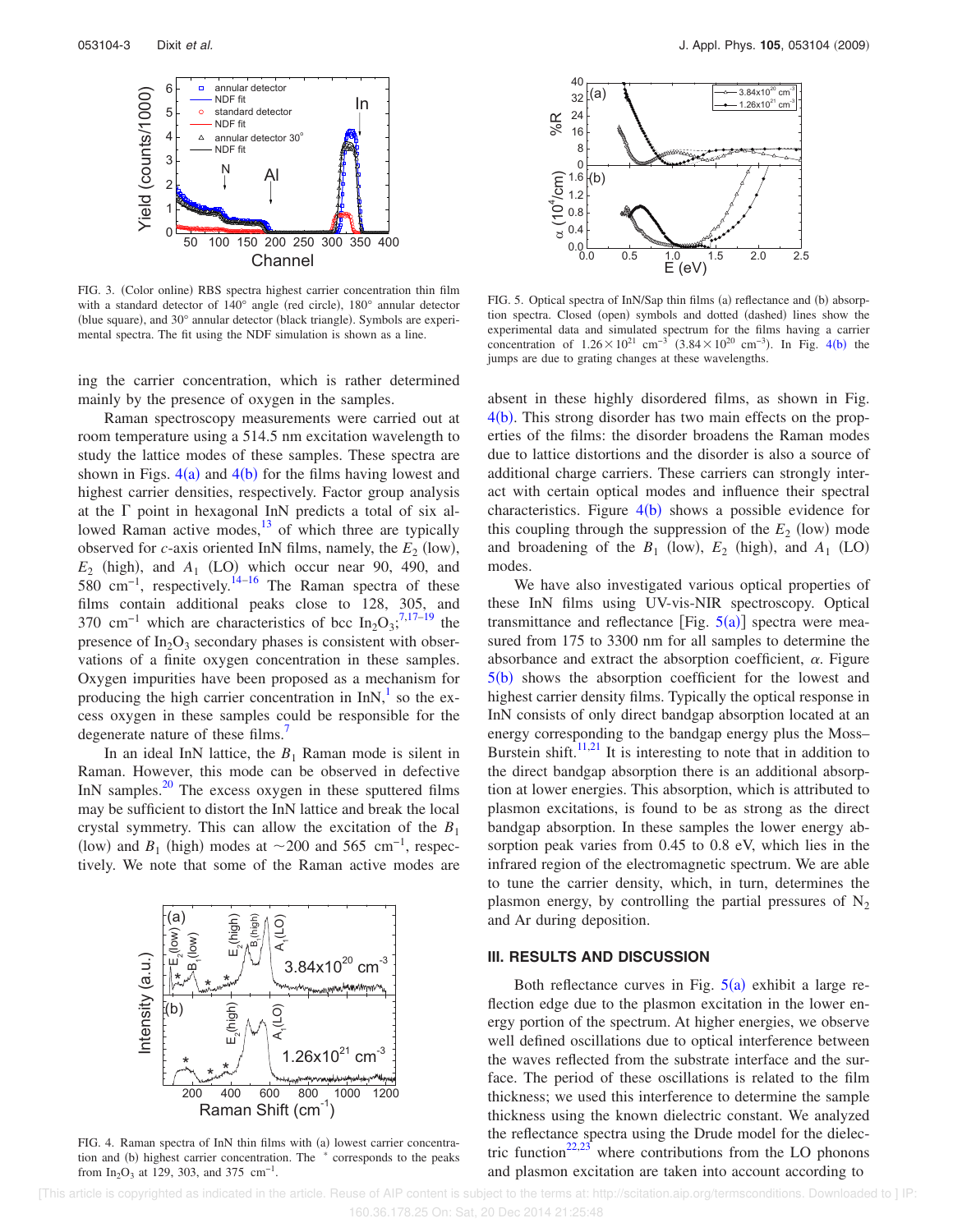

FIG. 6. (a) Measured and computed values for the optical absorption edge vs carrier concentration extracted from the plasmon resonance peak.  $(b)$ Normalized plot of Im( $-1/\varepsilon(ω)$ ) vs  $ω<sub>p</sub>$  (eV) plot for different InN/Sap thin films (arrows guiding corresponding  $\omega_p$  values).

$$
\varepsilon(\omega) = \varepsilon_{\infty} \left[ 1 + \frac{\omega_{\text{LO}}^2 - \omega_{\text{TO}}^2}{\omega_{\text{TO}}^2 - \omega^2 - i\omega\gamma} - \frac{\omega_p^2}{\omega^2 + i\omega\Gamma} \right].
$$
 (1)

Here  $\omega_{\text{TO}}/\gamma$  and  $\omega_{\text{LO}}/\Gamma$  are the TO and LO frequency/ damping, respectively.  $\omega_p = (4 \pi N_e e^2 / m^* \varepsilon_o)^{1/2}$  is the plasmon frequency,  $N_e$  is the electron density,  $m^*$  is the electron effective mass, and  $\varepsilon_o$  is the static dielectric constant. The phonon frequencies are determined using our Raman data, while the damping factors are considered as adjustable parameters to fit the reflectance spectra. In these films the plasmon energies are much larger than the LO-phonon energy so the coupling between the fundamental modes of plasmon and LO phonons is negligible.

We estimated the carrier concentration of the films using the measured plasmon frequency. These values agree well with those determined from Hall electrical measurements, although in the following we analyze our results using the plasmon frequency values for carrier concentration. The absorption coefficients plotted in Fig.  $5(b)$ , show two separate absorption processes in these films, namely, plasmon due to excitations and excitation across the bandgap. Between the plasmon and bandgap excitation regions there is an  $\sim$ 1 eV wide transparent portion of the spectrum having very small absorption. Changing the carrier concentration by modifying the deposition conditions leads to a change in the plasmon frequency, and also to a change in the optical absorption edge. In Fig.  $6(a)$  we plot the measured value of the optical absorption edge together with the calculated value based on the plasmon values of the carrier concentration in the framework described below. The good agreement between these measured and calculated values demonstrates that the optical absorption edge and plasmon frequency are both connected to the carrier density. These experiments suggest that the transparent region in these highly degenerate InN films can be tuned by varying the carrier concentration. This could allow these materials to be used as optical filters or in other optoelectronic applications.

The plasmon excitations in these samples can be understood from the dielectric response function  $\varepsilon(\omega)$  using Im[-1/ $\varepsilon(\omega)$ ].<sup>24</sup> In Fig. 6(b) we plot the calculated resonances due to plasmon absorption resonances, Im[ $-1/\varepsilon(\omega)$ ], which lie in the infrared region  $(0.45-0.8 \text{ eV})$  of the electromagnetic spectrum for these degenerate samples. The half width of the Lorentzian line shape of the absorption peak provides a measure of the plasmon damping due to electron scattering from the defects and lattice phonons. The variations in the widths of these peaks are consistent with the variation in the sample disorder seen in the Raman spectra. We note that the plasmon in the film with the highest carrier concentration is the most strongly damped.

We investigated theoretically the shift in the optical absorption edge beyond the true bandgap value  $E<sub>g</sub>$  for samples having different electron density using Kane's two-band **k**·**p** model.<sup>25</sup> This model takes into account the electron density dependent shift and the nonparabolic conduction band dispersion due to the small bandgap value for the absorption edge. The variation in the optical absorption edge can be written $^{25}$  as

$$
\bar{E}_g = E_g + \frac{\hbar^2 k_F^2}{2m_o} + \frac{1}{2} \left( \left[ E_g^2 + 4E_p \frac{\hbar^2 k_F^2}{2m_o} \right]^{1/2} - E_g \right) - \frac{2e^2 k_F}{\pi \varepsilon_o}
$$

$$
- \frac{e^2 k_{TF}}{2\varepsilon_o} \left[ 1 - \frac{4}{\pi} \tan^{-1} \left( \frac{k_F}{k_{TF}} \right) \right].
$$
(2)

The last two terms take into account the renormalization of the bandgap energy due to electron-electron interaction effects.  $k_F = (3\pi^2 N_e)^{1/3}$  and  $k_{TF} = 2\sqrt{\pi}(k_F m_e^*/0.53\varepsilon_o)$  are the Fermi and Thomas–Fermi wavevectors, respectively. Here, the electron density  $N_e$  is estimated from the plasmon resonance.  $E_p$  is an energy parameter of the Kane's two-band **k**·**p** model. In order to evaluate this expression, we have taken  $E<sub>g</sub>=0.7$  eV and  $E<sub>p</sub>=6.0$  eV. The estimated and experimentally determined values of  $E<sub>g</sub>$  for samples having different carrier concentrations are in good agreement, as shown in Fig.  $6(a)$ .

Optical devices based on absorption generally rely on direct bandgap excitations,<sup>1,2</sup> having absorption coefficients values on the order of  $10^4$ /cm.<sup>26</sup> The plasmon absorption coefficient in semiconductors is generally rather small, making this process unsuitable for optical devices. However, we have shown that the absorption coefficient at the plasmon resonance in these degenerate InN films approaches values typical of interband transitions. A relatively narrow plasmon absorption width confirms that these excitations are well defined and allows the optical absorption to be tuned to a narrow energy range. This well defined strong plasmon absorption may be utilized for IR and optical devices replacing the low band gap semiconductors normally used for these applications. These highly degenerate InN films could be incorporated into thermophotovoltaic systems as a plasmon filter. Thermophotovoltaic (TPV) devices consist of two main components: the filtering layer and the absorption layer. The